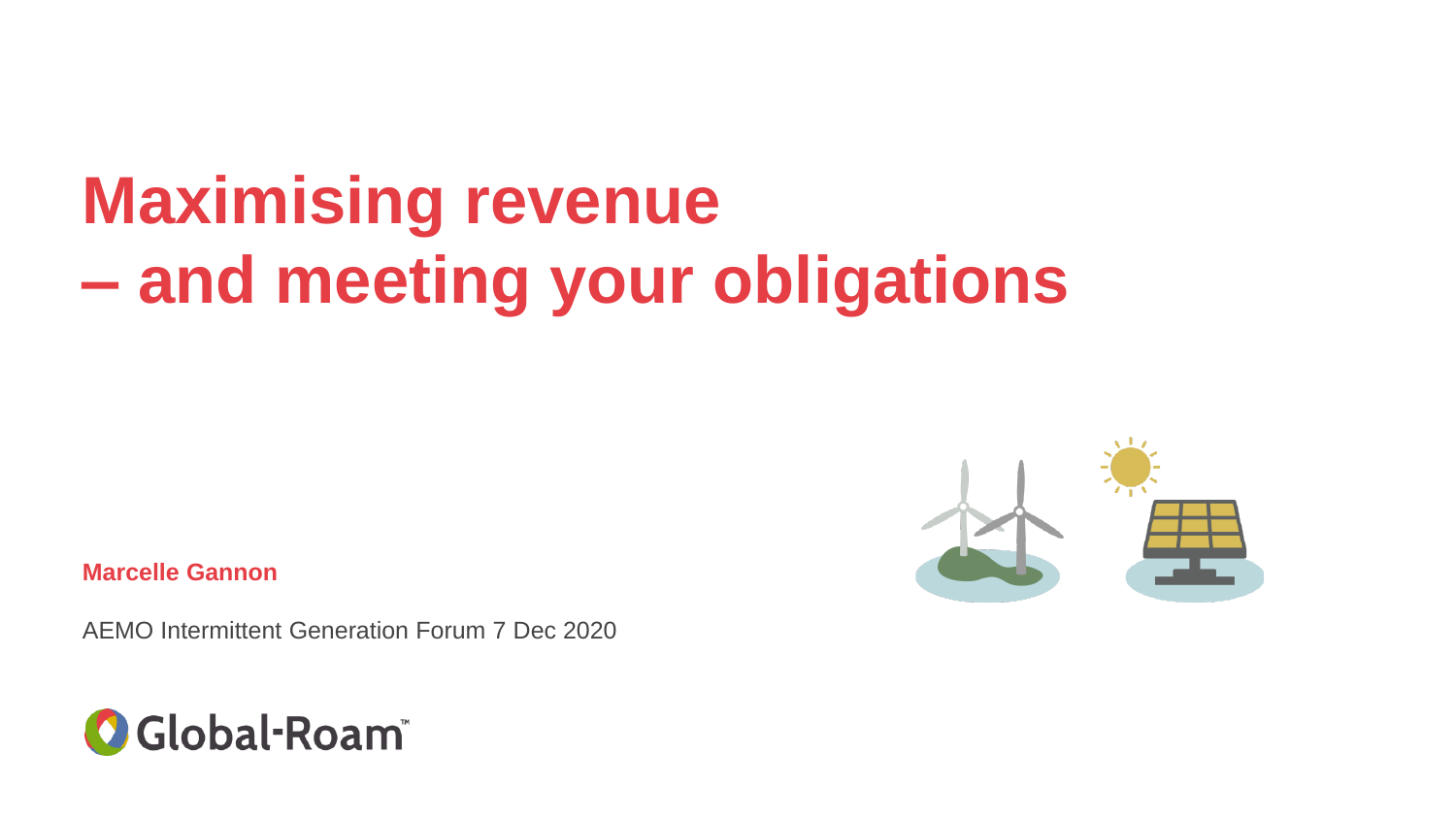

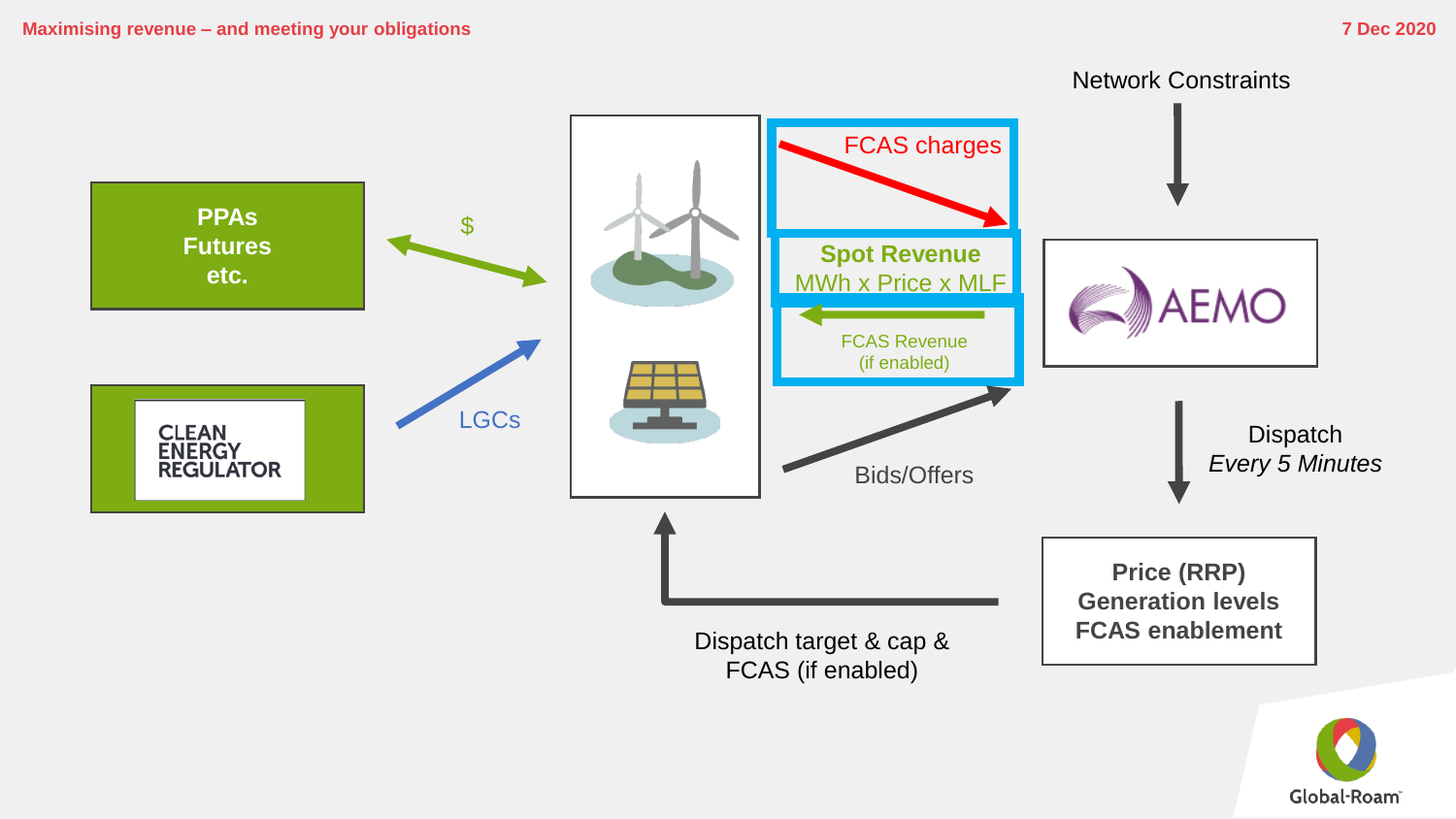## **Manage unfavourable prices**

#### • **Know your market position!**

- What's the impact of generating in this half-hour vs not generating?
- **Make a decision and rebid**
	- Can't just switch off
	- Enter a compliant rebid reason
	- Check the AER guidelines! These have been revised for 5 minute settlement.
	- New semi-scheduled rule to outlaw reducing generation without rebidding
		- What else is causing under-production?
- **Respond to the dispatch instruction**
	- Non-compliance (4.9.8(e)) vs non-conformance
	- 24/7 obligations
		- to maintain dispatch systems
		- have personnel to keep AEMO informed and respond to AEMO's enquiries and instructions that is the [http://www.wattclarity.com.au/articles/2020/](http://www.wattclarity.com.au/articles/2020/07/semischeduled-aggrot-extrapolation/)



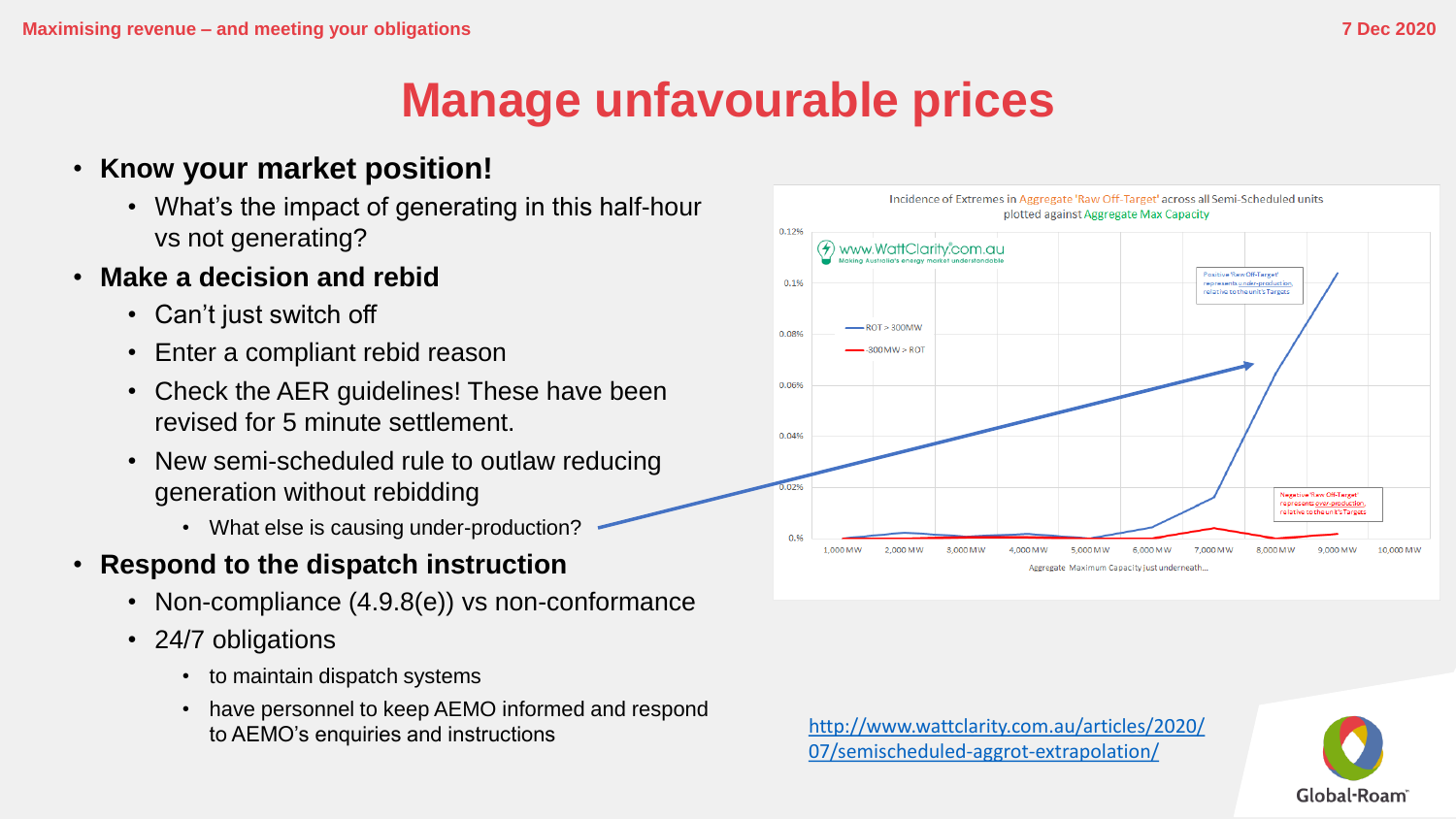### **Manage FCAS costs**

- **Look out for high contingency raise FCAS costs**
	- Depends on your share of market/region generation
	- Might want to rebid can't just turn off
- **Look after the Causer Pays Factor**
	- Depends on the accuracy of output tracking dispatch targets and supporting of system frequency
	- You can improve the dispatch accuracy!
- **Improve the dispatch accuracy by fixing the SCADA**
	- Compliance obligation to have working SCADA
	- Bad stuff can happen if you don't:
		- Sustained offset (bad for CPF!) if Local Limit isn't correct. Talk to the Operational Forecasting team about this.
		- Nasty oscillations and/or uncontrolled ramp-up (bad for CPF)
		- Getting stuck under a constraint (bad for generation)
- **Improve the dispatch accuracy by self-forecasting**
	- Make it work correctly
		- Not just a mathematical game. There's often a feedback loop over multiple dispatch intervals.
		- A "UIGF" is "Unconstrained". Even when the turbines are paused.



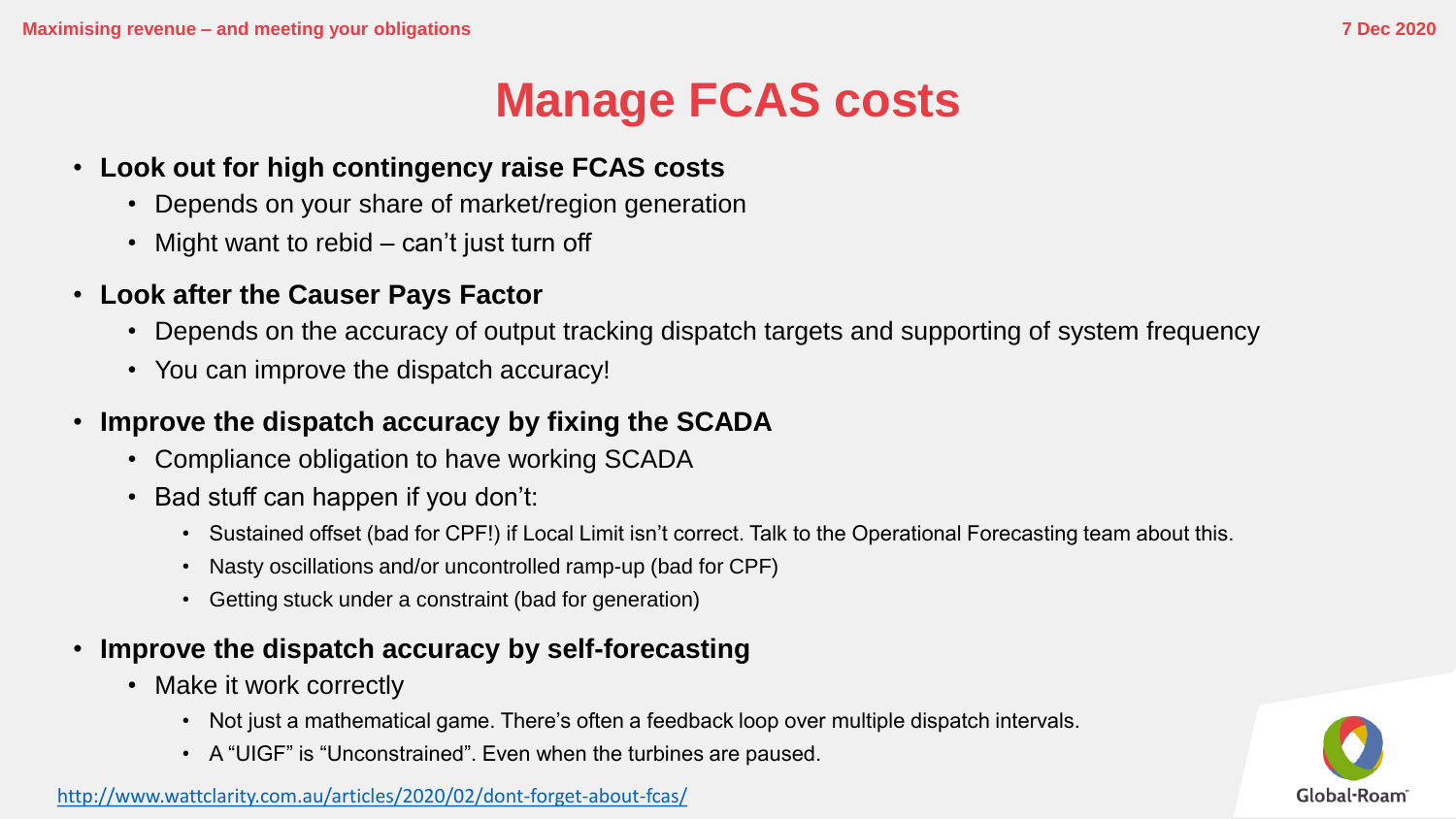### **Self-forecasting – get it right!**



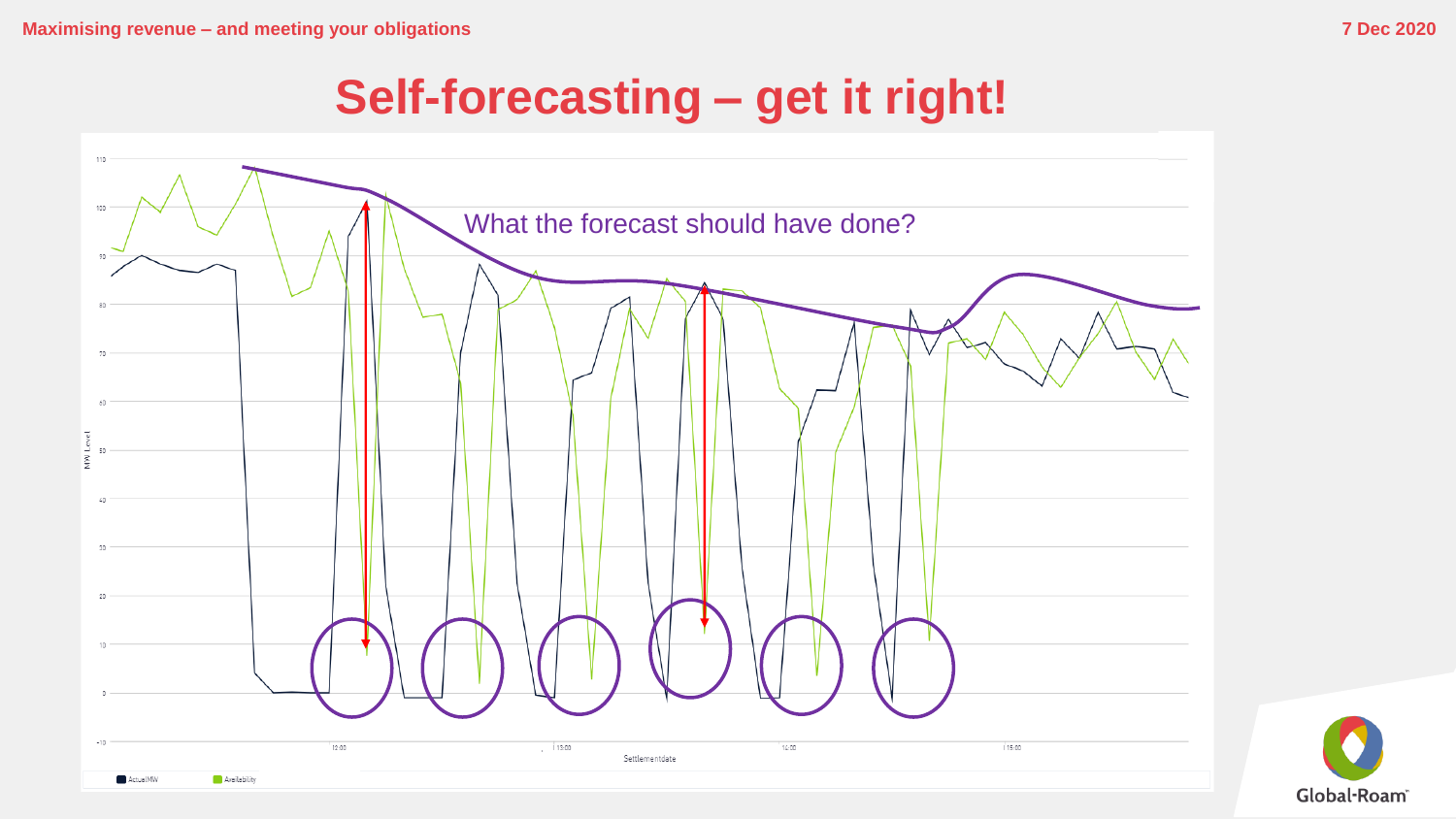# **Understand and manage constraints**

#### • **Network constraints are everywhere**

- System strength
- Transmission line thermal limits
- Stability constraints
- Temporary constraints due to network outages
- **Which ones affect your plant?**
	- Curtailing your generation?
	- Increasing your generation?
- **May need to bid differently**
	- Can have a "Local Price" due to constraint effects
- **Know your MMS data**

#### **N^^N\_NIL\_3**

Out= Nil, limit power flow on line X5 from Balranald to Darlington Point (X5) to avoid voltage collapse for contingency trip of Bendigo-Kerang 220kV line in NW Victoria

| <b>Equation LHS Terms</b> |                 |                  |                               |
|---------------------------|-----------------|------------------|-------------------------------|
|                           | Factor          | Id               | Term                          |
|                           |                 | +1.000 LIMOSF21  | Limondale 2 solar farm        |
|                           |                 | +1.000 LIMOSF11  | Limondale 1 solar farm        |
|                           |                 | +1.000 SUNRSF1   | Sunraysia 1 solar farm        |
|                           |                 | +0.6665 BROKENH1 | <b>Broken Hill Solar Farm</b> |
|                           | $+0.6665$ STWF1 |                  | Silverton wind farm           |
|                           | +0.5197 KARSF1  |                  | Karadoc Solar Farm            |
|                           | +0.5197 YATSF1  |                  | <b>Yatpool Solar Farm</b>     |
|                           | $+0.4487$ BANN1 |                  | <b>Bannerton solar farm</b>   |
|                           |                 | +0.4487 WEMENSF1 | <b>Wemen Solar Farm</b>       |
|                           |                 | +0.3952 KIAMSF1  | Kiamal Solar Farm             |
|                           |                 | +0.2706 MUWAWF1  | Murra Warra Wind Farm stage 1 |

…. (lots more)